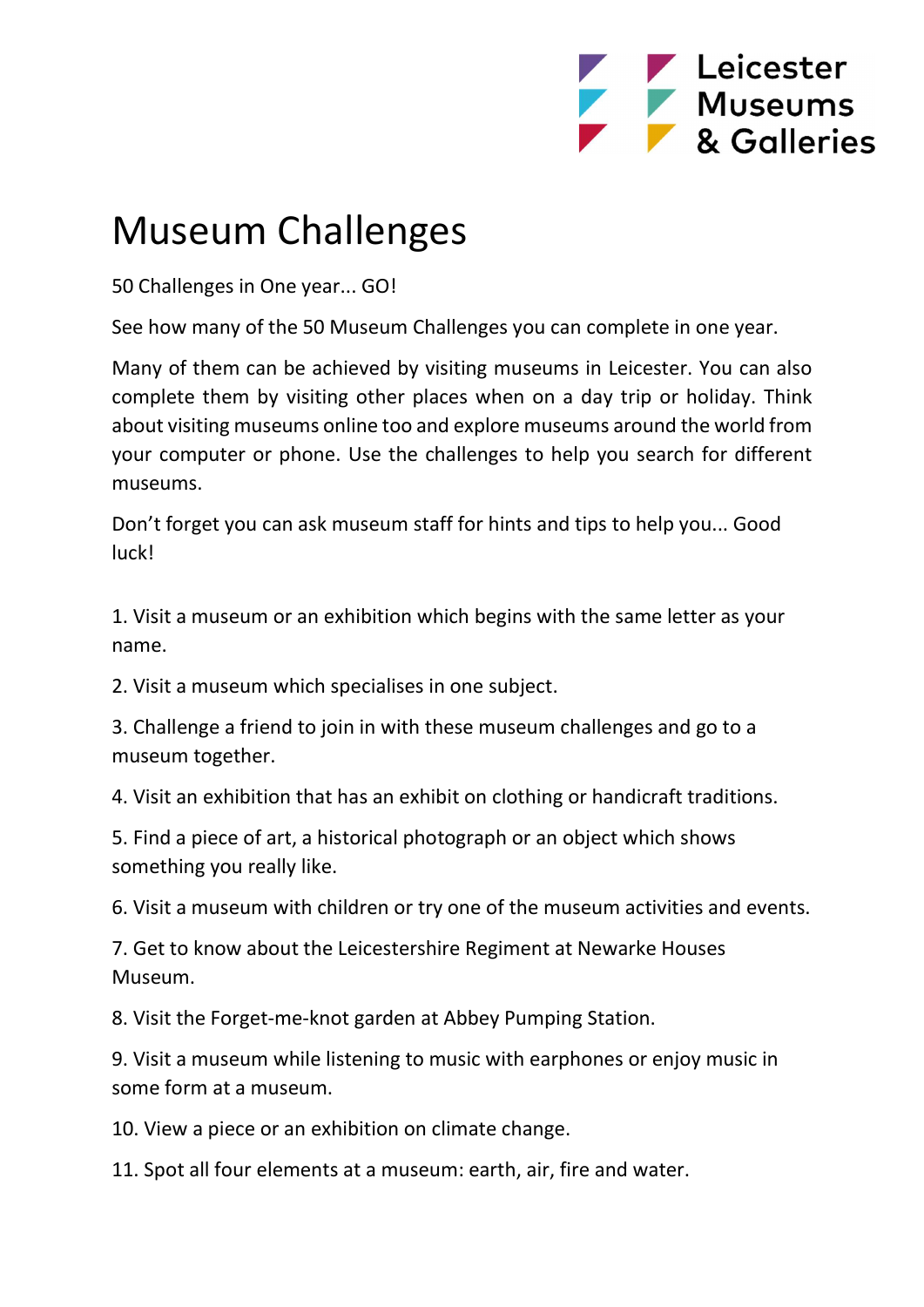12. Find your next target museum from a leaflet or ask a tip from a member of museum staff.

13. Visit a Museum online. Explore somewhere you have always wanted to visit.

14. Discover science or technology at a museum.

15. Watch a film or read a book that gives you more knowledge about an exhibition theme or an artist

16. Find an exhibit that sparks emotions in you, like happiness, sadness or amazement.

17. Be inspired by an object or exhibition and create something, for example a photo, text or a drawing.

18. Visit an exhibition or a museum that you would not normally visit.

19. Find a piece or an object at a museum that was made in the year you were born.

20. Get to know the history of your own home area at a museum.

21. Visit a museum outside your hometown or city.

22. Find a piece of art at a museum which can be experienced with at least two senses.

23. Visit a museum devoted to a famous person.

24. Visit a museum which has a garden. Like Newarke Houses.

25. Admire a museum building from the outside. Take a picture of the building.

26. See an object or thing that is over 1000 years old at a museum.

27. Ask a person who doesn't normally go to museums to visit a museum with you.

28. Visit an exhibition which has a video exhibit. Watch the piece from start to finish.

29. Participate in a guided tour.

30. Visit a museum which has opened in the last 10 years.

31. Experience a piece of art that you can touch.